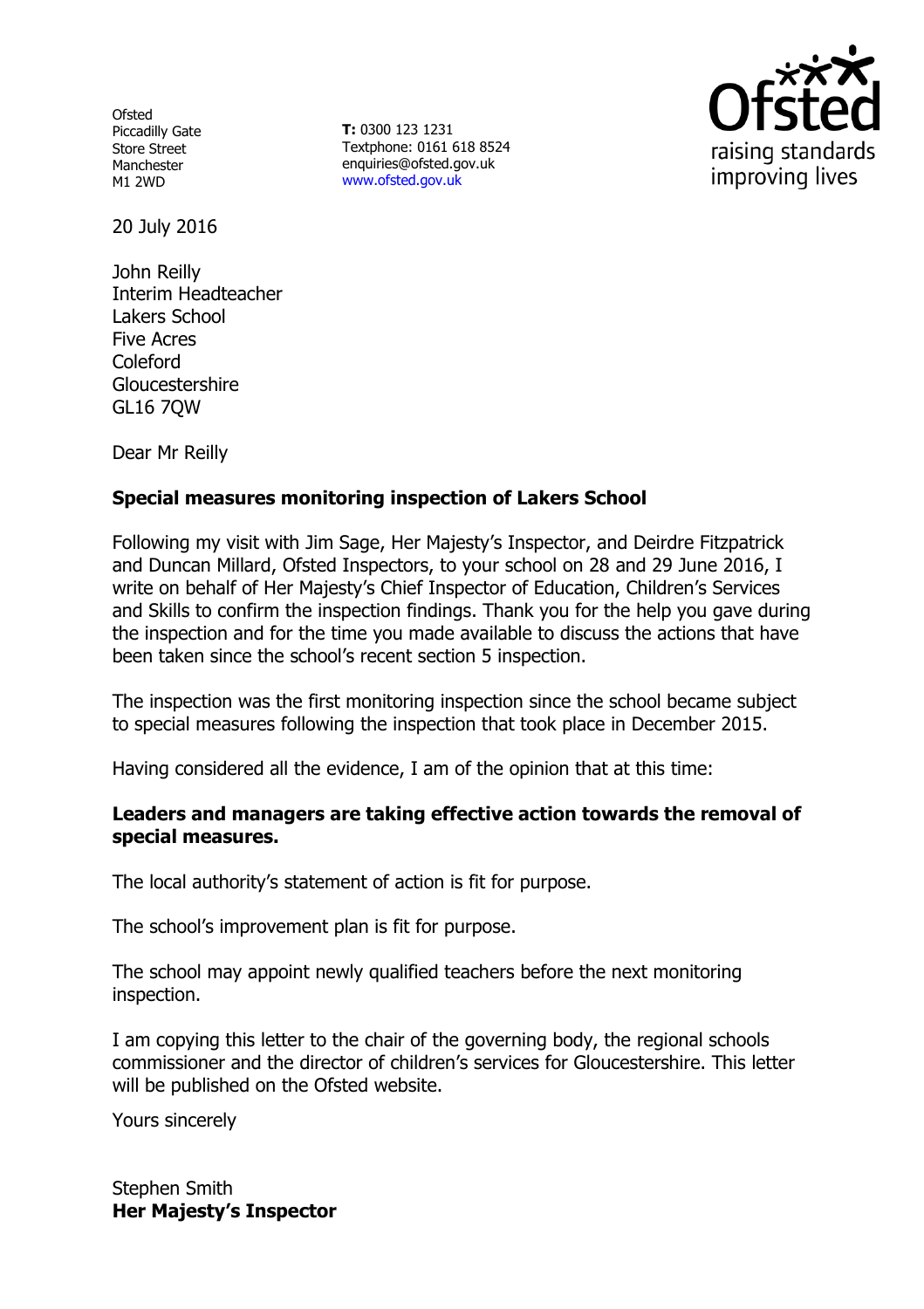

## **Annex**

# **The areas for improvement identified during the inspection that took place in December 2015**

- $\blacksquare$  Rapidly improve the quality of teaching, learning and assessment so that pupils make faster progress from their individual starting points by:
	- $-$  increasing the level of challenge for pupils of all abilities
	- improving the quality of teachers' questioning so that it more effectively develops pupils' ability to think deeply about what they are learning
	- $-$  ensuring that teachers have higher expectations of pupils' work and behaviour in all lessons
	- improving the quality of the feedback teachers give pupils on their work so that it always enables them to make rapid progress in their knowledge, skills and understanding
	- improving the accuracy of teachers' assessments so that the school's systems for tracking pupils' performance provide more secure evidence of their progress.
- Improve the quality of leadership and management, including governance, by:
	- ensuring that school leaders and governors work together more effectively to tackle the school's history of low attainment and poor progress
	- spending the extra funding provided by the government for disadvantaged pupils in an efficient and timely manner so that the gaps between their outcomes and those of other pupils nationally close significantly
	- clarifying the roles of those middle leaders responsible for pupils' progress so that lines of accountability are clear
	- improving the school's training for teachers so that the quality of teaching improves quickly.

An external review of governance should be undertaken in order to assess how this aspect of leadership and management may be improved.

An external review of the school's use of the pupil premium should be undertaken in order to assess how this aspect of leadership and management may be improved.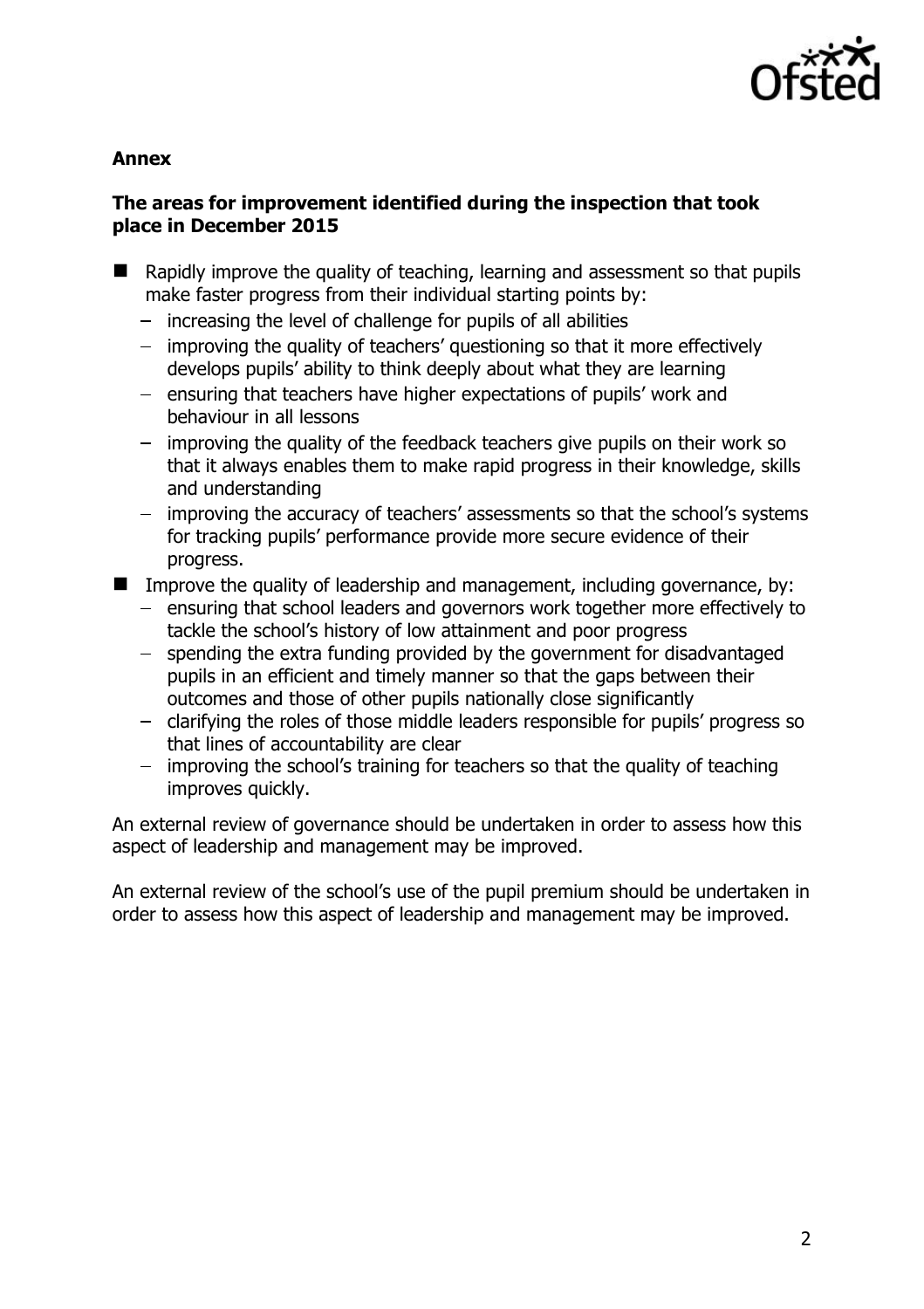

# **Report on the first monitoring inspection on 28 and 29 June 2016**

## **Evidence**

During the inspection, we met with you, senior and middle leaders, teachers, groups of pupils, and representatives from the interim executive board and the local authority. Inspectors observed learning in classrooms, with some observations being conducted jointly with senior leaders, and scrutinised pupils' work. We also considered a range of documentation, including the school's self-evaluation, progress information and external monitoring reports.

# **Context**

There have been a number of significant changes since the previous inspection. Following a review of governance, the governing body was disbanded and an interim executive board put in place by the local authority. You were appointed as interim headteacher in January 2016, to oversee the school's conversion from school to academy. To this end, a preferred sponsor was identified in April 2016 and a process of due diligence is now taking place.

A deputy headteacher and the current special educational needs coordinator (SENCo) will be leaving at the end of this academic year. An interim assistant headteacher has been seconded from the local authority and an interim SENCo has been appointed for the autumn term. However, you have yet to make a substantive appointment. You appointed three teachers in February 2016 in English, mathematics and science. A further four teachers in these subjects are due to take up post in September 2016.

## **Effectiveness of leadership and management**

Many aspects of leadership have improved since the last inspection, which in turn is having a positive effect on the quality of teaching and behaviour. Leaders at all levels have a clear understanding of the school's weaknesses and are totally committed to addressing the areas for development arising from the previous inspection. This shared understanding of the need to do better, allied to the determined and purposeful leadership that you provide, has ensured that staff morale is high. Staff are rising to the challenge because you have instilled confidence, given them greater responsibility and are holding them to account.

The school improvement plan provides appropriate direction because it succinctly focuses upon the key priorities and actions necessary to achieve them. Appropriate milestones have been set to enable leaders to chart the progress of actions effectively.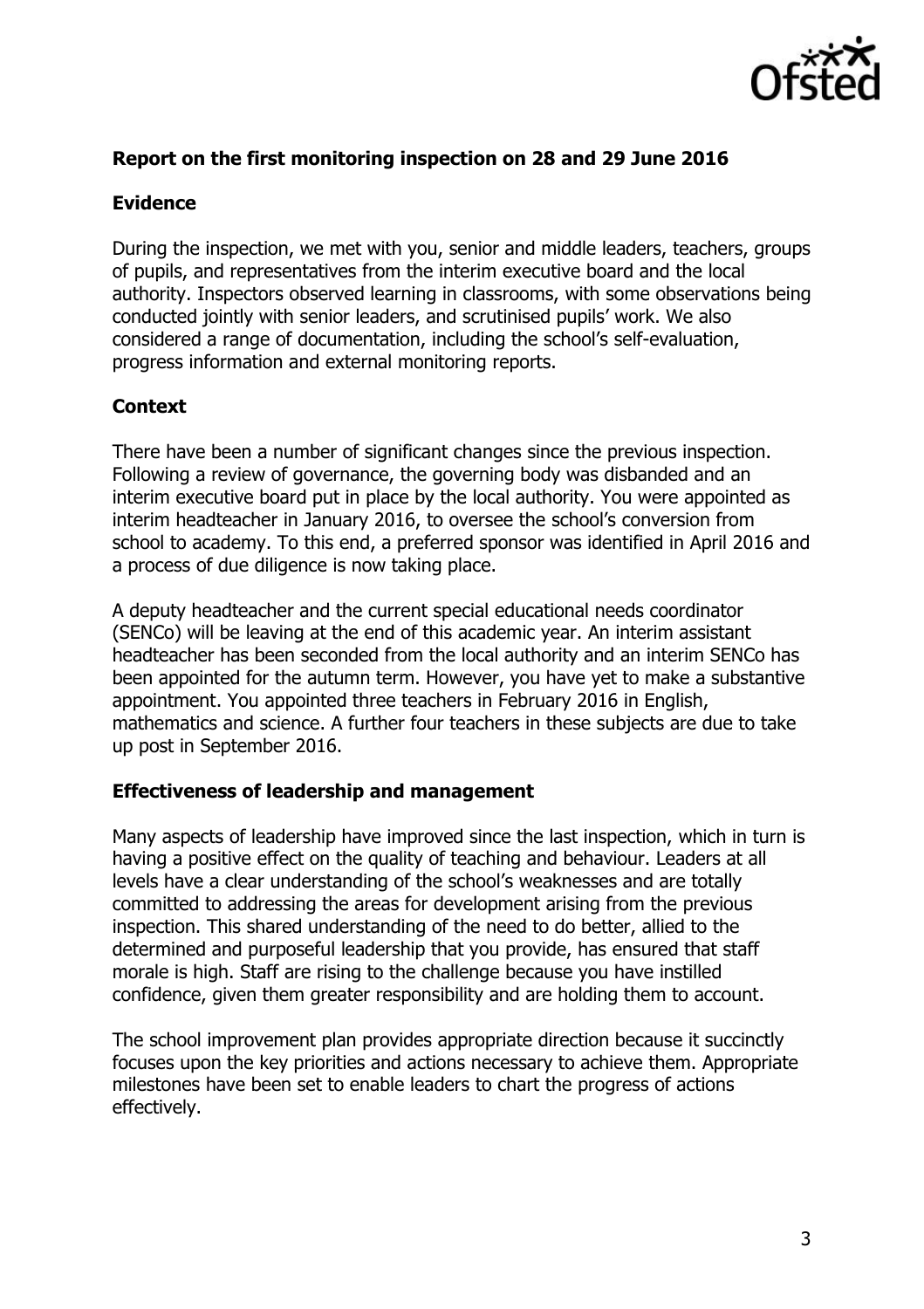

You are not afraid to tackle staff underperformance and are in the process of introducing more robust systems to monitor the performance of staff. As a result, staff are more aware of your expectations, and this is having a positive impact upon the quality of teaching and learning. You disbanded the faculty structure so that subject leaders are able to take more responsibility for their work and the progress that pupils make. You acknowledge rightly, however, that leaders need to hold staff to account more rigorously over the progress that pupils make. They need to do this by triangulating teaching observed in lessons with the work in pupils' books and the outcomes they achieve.

You and other senior leaders are working effectively with the interim executive board to tackle areas for improvement. Board members bring a wealth of experience and expertise to their role, so that they focus unswervingly on the key issues, ask the right questions and hold leaders to account. For example, the board swiftly commissioned a review of pupil premium funding and has worked with leaders to act upon its recommendations. As a result, a detailed plan is in place and funding allocated appropriately. Board members are now very keen to see the impact of provision upon achievement. The interim executive board is highly committed to the school and members want to see rapid success. This shows itself not only in the high expectations they have of leaders but also the support that is provided to them.

Leaders are reassuringly open and outward looking. They are keen to take advantage of support available beyond the school, so that teachers' professionalism and expertise continue to develop. Dene Magna School has provided invaluable support through training in aspects of classroom practice, such as questioning and feedback to pupils.

The school is currently in the process of becoming an academy. The local authority is working effectively with the preferred sponsor, South Gloucestershire and Stroud Academy Trust, so that the school will become an academy towards the end of 2016 or the beginning of 2017.

## **Quality of teaching, learning and assessment**

Teaching is improving overall because teachers are becoming more accountable for the progress that pupils make and because recent training and professional development have improved classroom practice. There is a collective will among teachers to become better practitioners, to be open to new ideas and techniques, and to adopt new ways of working. As a result, teachers are giving greater thought to planning so that activities match the needs of pupils to a greater degree. This approach is not as effective as it might be, however, because some teachers do not approach planning and execution from the position of the learner sufficiently. Consequently, some teachers plan activities without fully knowing what impact they will have in terms of learning and progress for individuals in the class.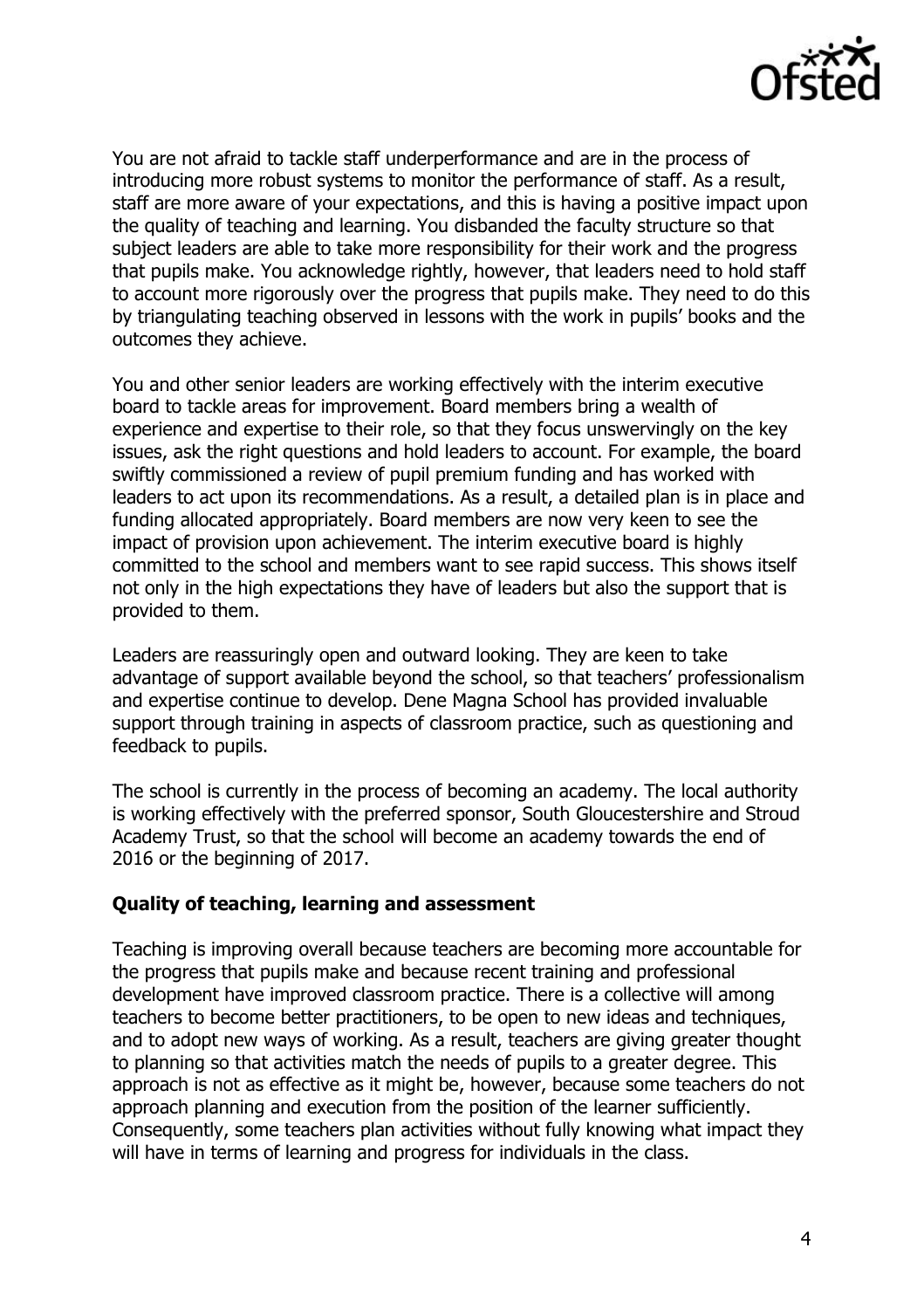

Although teaching is improving overall, certain aspects of practice are developing inconsistently across teachers and within subjects. Teachers are now more aware of the value of questioning to explore themes and ideas, and are questioning with greater frequency. However, some teachers are not asking questions of sufficient complexity designed to deepen thinking; nor are they directing questions carefully enough at specific pupils. As a result, pupils' needs, particularly those of the most able, are not always adequately met.

Teachers are applying written feedback more consistently than before. However, the impact of feedback upon pupils' progress is variable across teachers and subjects. Where feedback is used well, teachers provide clear, succinct advice that pupils understand and are able to act upon to improve their work. Teachers then monitor pupils' efforts to act upon the advice closely and provide further direction to ensure that they make rapid progress. Not all teachers are using feedback effectively, however. In some cases, teachers are 'going through the motions' and the advice has little practical value. Consequently, pupils do not understand what they are being asked to do, or are unable to do it, and as a result, fail to improve their work.

Most teachers are beginning to demand more of pupils and this is apparent most visibly in terms of pupils' conduct in lessons. Pupils behave well; they follow instructions quickly and set to work without complaint. They also collaborate well with each other when required to work in groups. Pupils' attitudes to learning are not universally strong, however, because some teachers do not have expectations of pupils' learning that match the high expectations of their behaviour. This lack of challenge means that some pupils are not making the progress of which they are capable. Where teachers are providing insufficient challenge, standards of presentation in pupils' work are not high enough and there is little evidence that skills are developing over time.

#### **Personal development, behaviour and welfare**

Pupils are polite and friendly. They are considerate to each other, staff and visitors. The school campus is tidy and free of litter because pupils respect the school environment. For the most part, pupils move around the building in an orderly and sensible way. However, some pupils reported that there can be some 'shoving' in corridors during lesson change-over times.

Pupils are loyal to the school and enjoy their school experience. They report that the school has improved, in large part because of you and the changes you have implemented. Pupils feel respected and acknowledge that some lessons are now more challenging. They recognise that you have raised expectations of teachers and they feel that they learn more in their lessons as a result. Pupils also know that staff have higher expectations of their behaviour because you have made clear that 'actions have consequences'.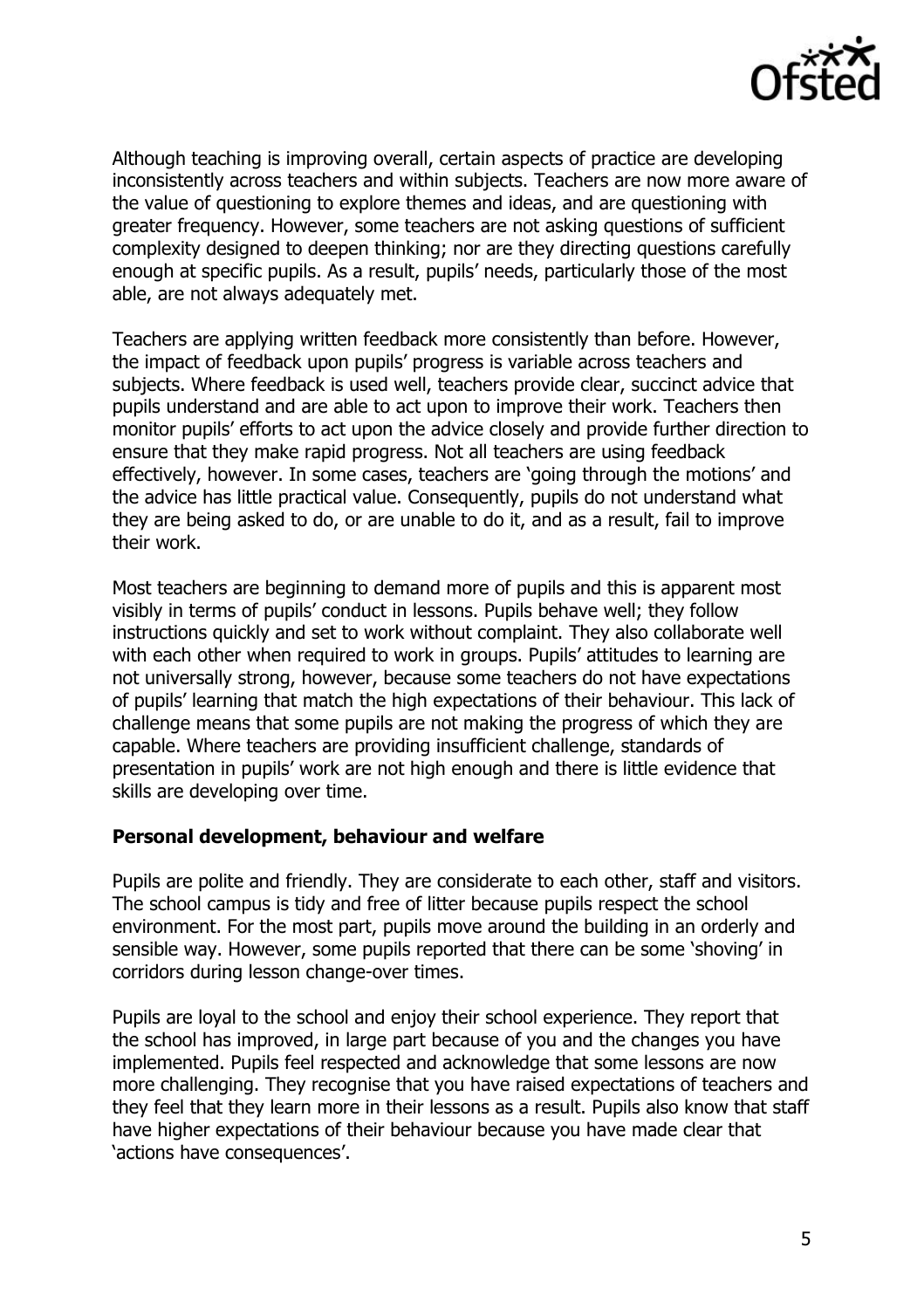

Safeguarding is effective. Pupils are safe in school and report that they feel safe. Checks to ensure that all staff are suitable to work with children are in place and up to date. Staff have had appropriate training so that they are clear about child protection procedures and know whom to speak to if they have concerns. Leaders also work effectively with other agencies such as social care and the police to ensure that pupils receive appropriate support. Pupils receive effective guidance for staying safe online through assemblies and enrichment sessions. They also reported that bullying has declined since you took up post and that it is dealt with effectively when it does occur. However, leaders do not have a clear overview of behaviour because records are not written in sufficient detail or ordered systematically.

Leaders are very aware of the need to improve attendance. It is monitored closely for groups of pupils, and leaders employ different strategies in an effort to improve it. However, attendance is not currently improving. This is, in part, because a large number of pupils join the school during the school year, affecting the school's overall attendance figures. It is also because leaders are not clear about which of the strategies used to increase attendance are the most effective.

## **Outcomes for pupils**

Pupils in the school are now making stronger progress than they were prior to the last inspection. This is because there have been clear, undoubted improvements in many aspects of leadership and because the quality of teaching is improving overall. Understandably, leaders have prioritised pupils in Year 11, particularly in English and mathematics, in order to prepare them for their GCSE examinations. As a result, pupils have been set aspirational targets, their progress has been closely tracked and they have received additional support according to need. The school's own progress information indicates that Year 11 pupils were making progress before leaving the school that was comparable with the national average.

Leaders are less certain about the progress being made by pupils in other year groups, particularly at key stage 3. This is because leaders and teachers are not using assessment information to best effect. In particular, leaders are not using this information to challenge teachers sufficiently about the underperformance of pupils. Correspondingly, some teachers are not using the information to set realistic yet challenging targets, track pupils' progress accurately and intervene where necessary to help pupils catch up. Those teachers who do set appropriate targets know their pupils well; they use pupils' work to inform their judgements and regularly monitor progress to ensure the accuracy of assessments.

Disadvantaged pupils are now being assisted to make better progress than they did before the last inspection. This is because leaders have detailed and fully costed plans in place outlining the actions being taken to improve the achievement of these pupils. Pupils are beginning to make more rapid progress, but leaders, including members of the interim executive board, recognise that gaps are not yet closing between disadvantaged pupils and their peers in the school and nationally.